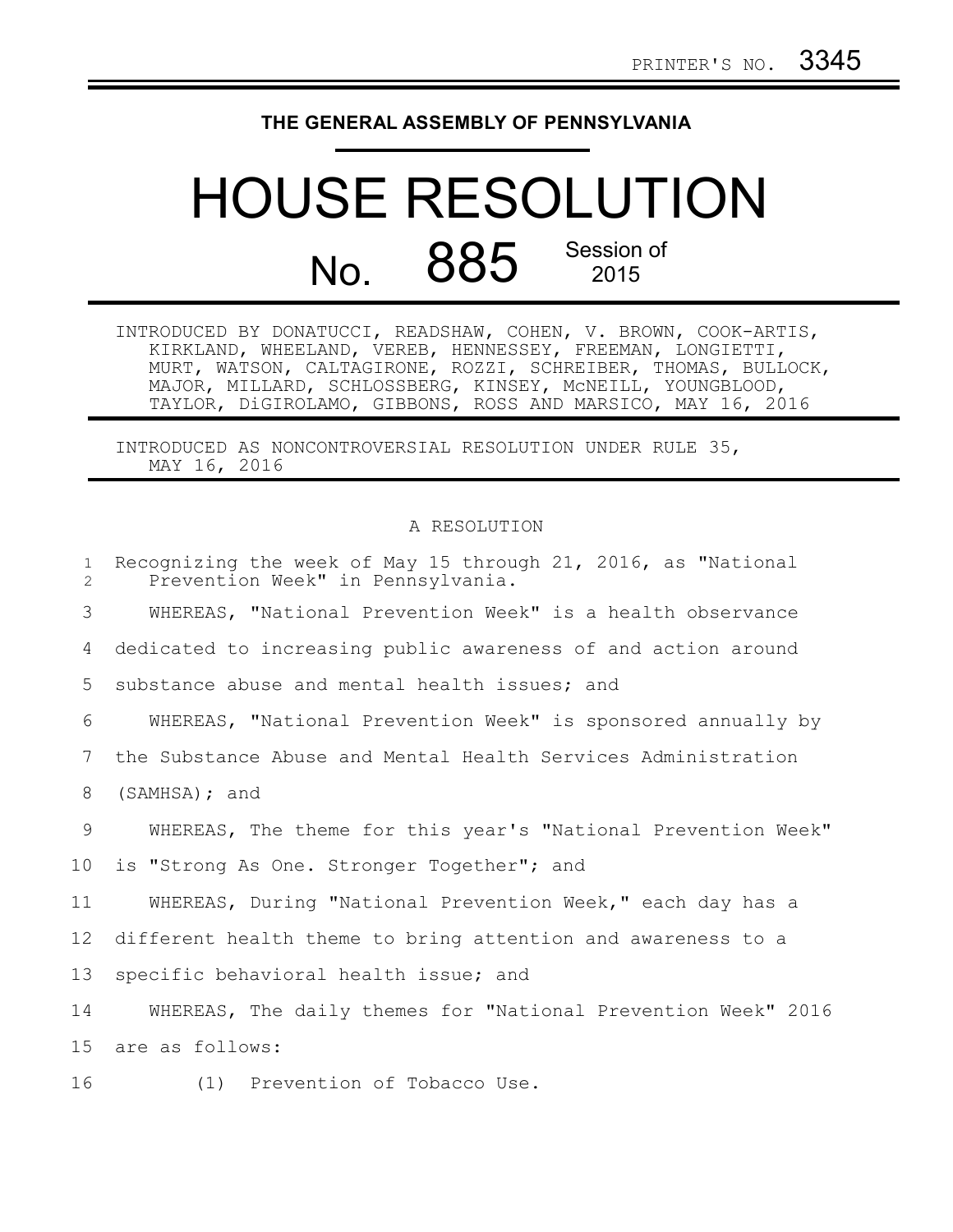(2) Prevention of Underage Drinking and Alcohol Misuse. (3) Prevention of Prescription and Opioid Drug Misuse. 1 2

(4) Prevention of Illicit Drug Use and Youth Marijuana Use. 3 4

5

(5) Prevention of Suicide.

(6) Promotion of Mental Health and Wellness; 6

and 7

WHEREAS, "National Prevention Week" is held each year during the third week of May, near the start of summer; and WHEREAS, The timing of "National Prevention Week" corresponds with many celebrations and recreational activities, such as graduation parties, proms, weddings, sporting events and outdoor activities, where substance use and abuse can happen; and WHEREAS, Near the kickoff to summer, "National Prevention Week" allows schools to participate in prevention-themed events before the end of the school year and raise awareness among students of all ages; and 8 9 10 11 12 13 14 15 16 17

WHEREAS, According to SAMHSA, the primary goals of "National Prevention Week" are as follows: 18 19

(1) Involving communities in raising awareness of behavioral health issues and in implementing prevention strategies. 20 21 22

(2) Fostering partnerships and collaboration with Federal agencies and national organizations dedicated to behavioral and public health. 23 24 25

(3) Promoting and disseminating quality behavioral health resources and publications; 26 27

and 28

WHEREAS, In order to achieve these goals, community organizations across the country host health fairs, block 29 30

20160HR0885PN3345 - 2 -